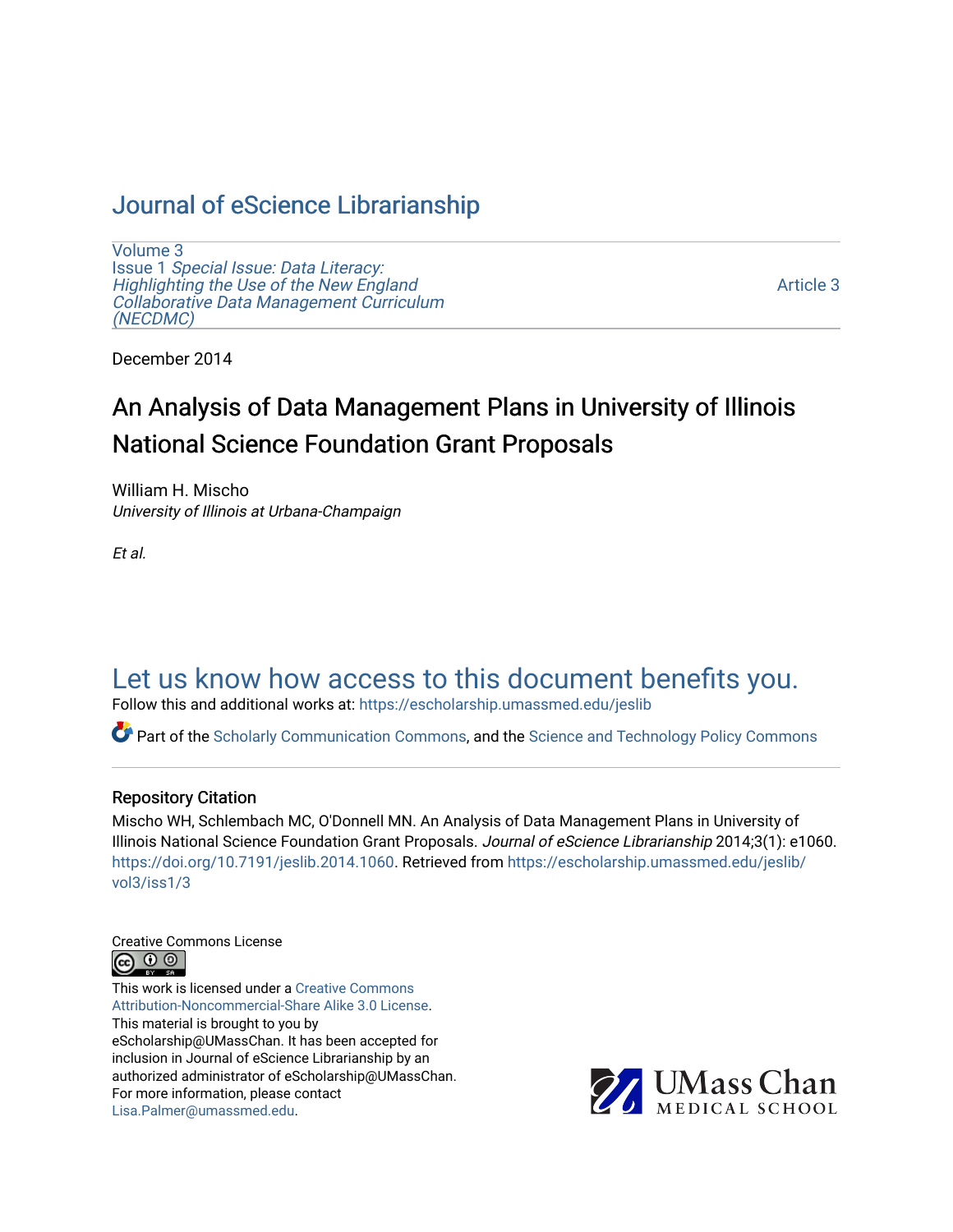

Journal of eScience Librarianship

putting the pieces together: theory and practice

### **An Analysis of Data Management Plans in University of Illinois National Science Foundation Grant Proposals**

William H. Mischo,<sup>1</sup> Mary C. Schlembach,<sup>1</sup> Megan N. O'Donnell<sup>2</sup>

 $1$ University of Illinois at Urbana-Champaign, Champaign, IL, USA

 $<sup>2</sup>$  lowa State University, Ames, IA, USA</sup>

### **Abstract**

The University of Illinois at Urbana-Champaign (UIUC) Library conducted an analysis of 1,260 Data Management Plans (DMP) submitted in National Science Foundation (NSF) proposals from July 2011 through November 2013. Each DMP was assigned controlled vocabulary and keyword terms which summarized the proposed data management mechanisms for storing and sharing data. A database composed of the proposal's title, PI, PI's department and col-

### **Introduction**

On January 18, 2011, the National Science Foundation (NSF) started requiring the submission of a Data Management Plan (DMP) in all NSF grant proposals. In July 2011, the University of Illinois at Urbana-Champaign Library and the campus Committee on Data Stewardship, working in conjunction with the campus Office of Sponsored Programs and Research Administration (OSPRA) began an ongoing analysis of the Data Management Plans (DMPs) in newly submitted NSF grant proposals. Our Office of Sponsored Programs and Research Administration (OSPRA) serves as the Authorized Organizational Representative (AOR) to NSF. AORs determine authorization for access and signatory permissions to an institution's lege, NSF grant number, funded status, assigned DMP vocabulary, and keyword terms was constructed. As of May 2014, a total of 298 of these UIUC proposals had been funded by the NSF. Our analysis of this sample revealed no significant statistical differences in proposed data storage and reuse venues between funded and unfunded proposals. However, there was a statistically higher frequency of use of the campus institutional repository and disciplinary repositories in proposals submitted after October 2012.

NSF grants and grant applications. In addition to approval by the OSPRA office, approval for the analysis and publication of the data in this study was given by the Office of the Vice-Chancellor for Research and the University of Illinois Institutional Review Board. Detailed confidential identifying information is not included in the analysis as compiled data is at the research department or college-level only.

This analysis was undertaken to provide the Illinois campus and Library with information on the DMPs being submitted by Illinois researchers. In particular, the analysis allows us to classify the DMPs in grant applications with regard to their proposed data storage

**Correspondence to** William Mischo: w-mischo@illinois.edu **Keywords:** National Science Foundation grants, data management plans, eScience, libraries, institutional repositories, discipline repositories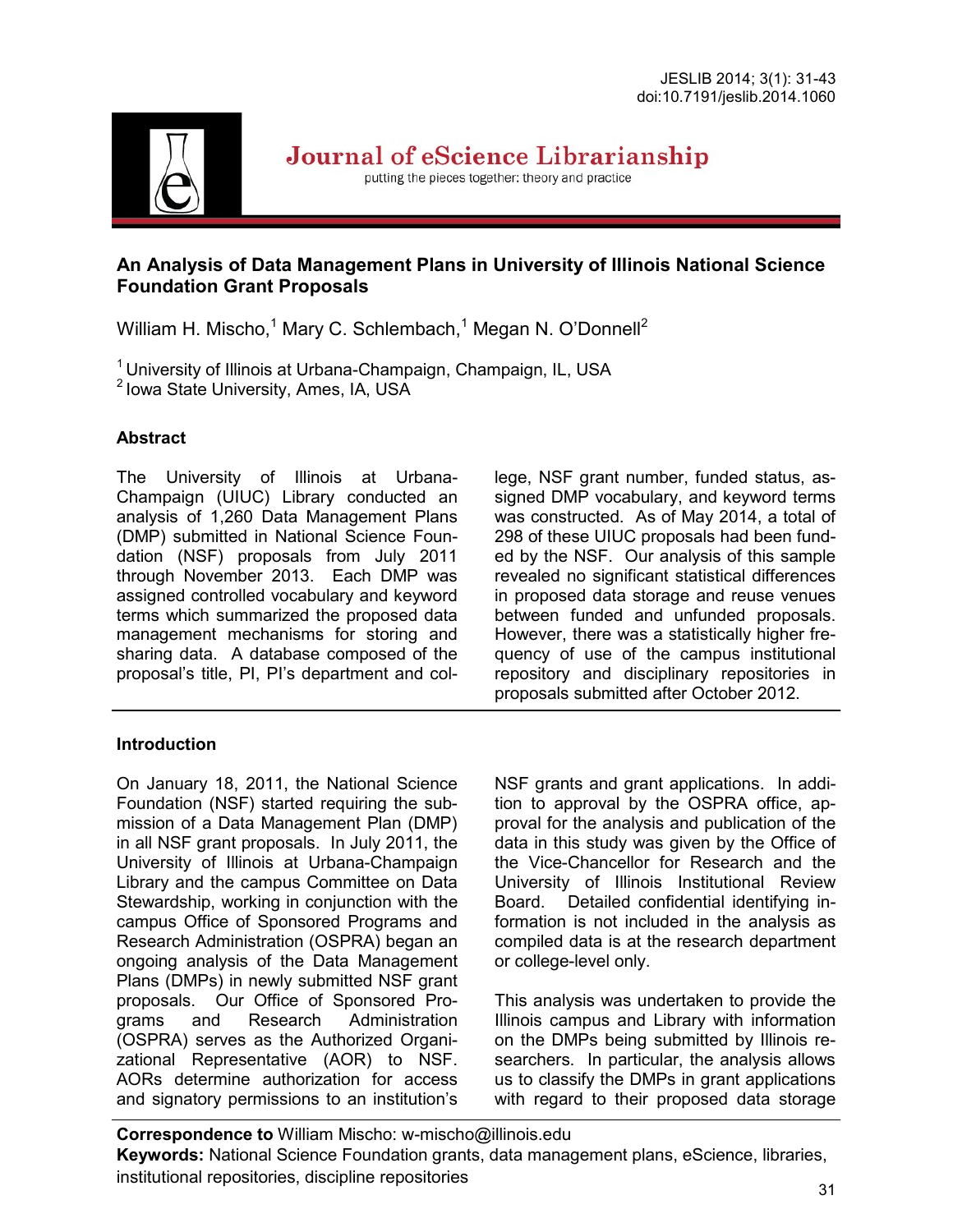venues and data reuse mechanisms. One major accomplishment of the analysis has been to develop a controlled vocabulary of subject descriptors and to identify keywords used by NSF proposal preparers in the DMP text.

The analysis also provides us with data on the use of DMP templates, developed both by the University of Illinois Library and the national library community. A number of university libraries have developed custom data management templates (Schlembach and Brach, 2012), and a consortium of libraries has developed the original DMPTool and the DMPTool2 ([https://dmptool.org/](https://dmptool.org/partners_list) partners list). This detailed analysis has allowed us to engage in a dialog with university administrators regarding the creation of a campus-wide research data service and to develop campus-wide tools and services that can be used by Illinois researchers to manage their data, provide access to it through dataset publication, and to develop best practices and standard approaches for data curation and management.

While the DMP study is ongoing, this paper reports on results obtained from an analysis of 1,726 NSF proposals submitted between July 2011 and November 2013. After eliminating multi-institutional collaborative proposals that did not contain the overarching proposal DMP and supplemental, travel, and update grants, the analysis was conducted over 1,260 actual proposals. A relational database with records containing the grant proposal's title, PIs, the PI's department and college, NSF grant number, funded status, assigned DMP descriptors, and keywords from the DMP was constructed for this study.

The large number of proposals, gathered over a 28 month time period, provided the project team with an adequate sample to test the comprehensiveness of the controlled vocabulary, identify and normalize the natural language keywords, and conduct a longitudinal study of the differences between funded and unfunded proposals. The data gathered in our analysis allowed us to assess whether there were any data storage venues, such as local institutional or disciplinary repositories, which were statistically utilized more often in funded proposals.

### **Background**

### *NSF DMP Requirements*

Since January 2011 the National Science Foundation (NSF) has required a two-page supplementary "data management plan" (DMP) to be submitted as part of the grant-proposal process. $1$  The minimum requirements of a DMP vary by NSF subject directorate and, in some cases, divisions within a directorate, but all of them require proposals to "describe how the proposal will conform to NSF policy on the dissemination and sharing of research results." $2$  In the cases where the grant proposal will generate no data, such as theoretical work or for travel grants, it is acceptable for the Principal Investigator (PI) to submit a DMP that states that no data will be generated.

One of the issues with the current NSF DMP requirement is that very broad language is used within the guidelines. DMP requirements rely on "communities of interest" to govern the standards and best practices. In cases where disciplines are widely varied, or span more than one NSF subject directorate, or lack disciplinary repositories, standards and best practices are difficult to establish. NSF guidelines also indicate that funding agencies expect common practices to evolve out of compliance with the DMP requirements. This does not currently provide clarity to proposal writers. However, this is not a problem unique to NSF. The U.S. Department of Energy, U.S Environmental Protection Agency, Sloan Foundation, and other funders also have very imprecise DMP requirements (Dietrich, Adamus, Miner, &

<sup>&</sup>lt;sup>1</sup> <http://www.nsf.gov/nsb/meetings/2010/0504/minutes.pdf> pg. 17 under "CSB Task Force on Data Policies (DP)"

<sup>&</sup>lt;sup>2</sup> <http://www.nsf.gov/bfa/dias/policy/dmp.jsp>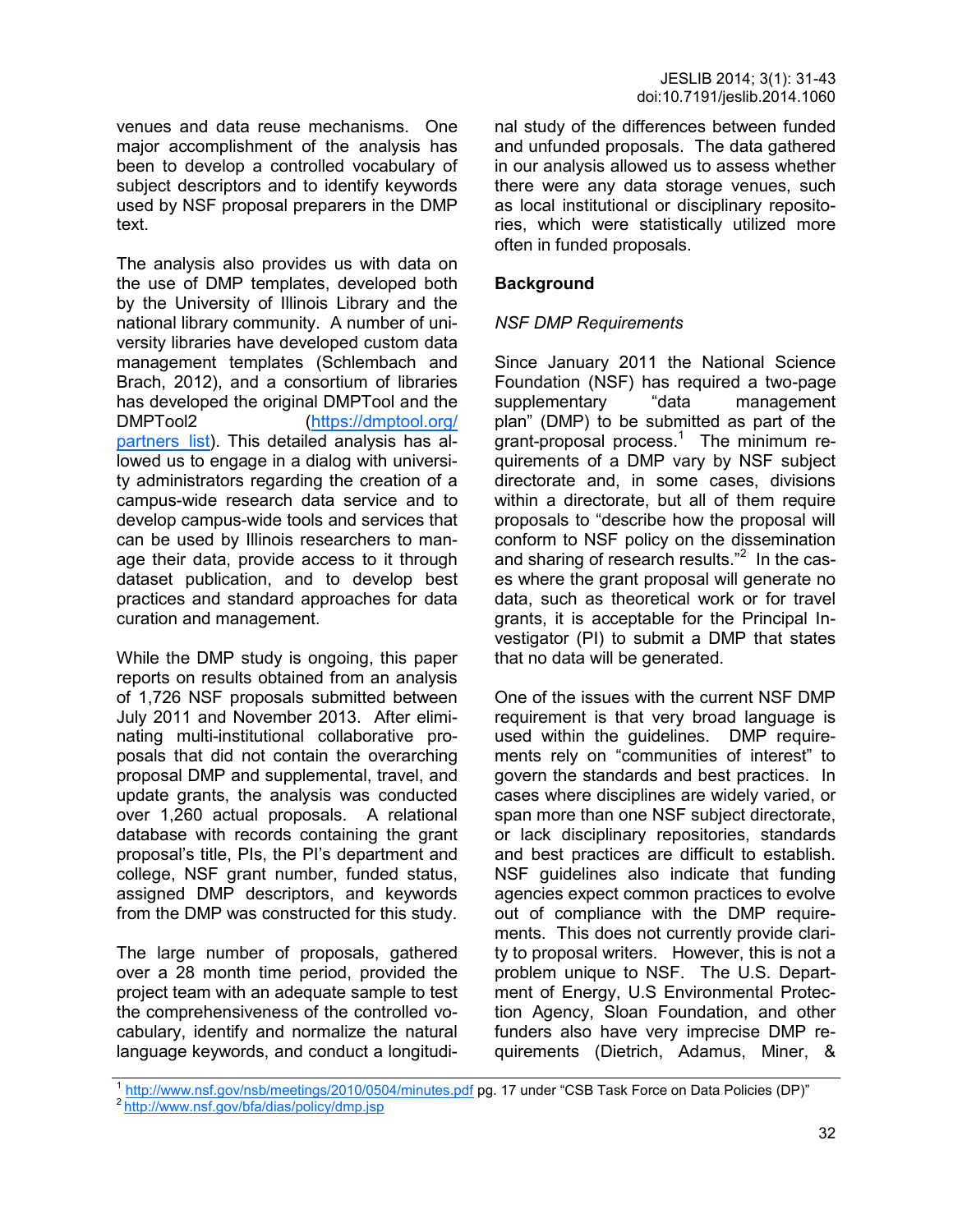Steinhart, 2012).

There is also some confusion over the types of data that should be included in a DMP. *Chapter II, section d subsection i of the NSF*  Grant Proposal Guide<sup>3</sup> states that "the products of research, including preservation, documentation, and sharing of data, samples, physical collections, curriculum materials and other related research and education products" should be documented in a data management plan. However, there are additional guidelines for each Directorate. These guidelines often contradict the definition of data laid out in the Grant Proposal Guide. For example, the Directorate for Biological Sciences (BIO) notes that "physical objects such as laboratory samples" are not within the overarching NSF definition of data. The NSF Data Management & Sharing Frequently Asked Questions (FAQs) webpage extends the definition of data to publications and models – formats/types which are not discussed in the Grant Proposal Guide.<sup>4</sup>

While the DMP requirements strongly encourage data sharing, it is primarily a data management plan, not a data sharing plan (Borgman, 2012). Historically PIs acted as "gatekeepers" with their data, letting only specific colleagues gain access. The establishment of both disciplinary and institutional data repositories has permitted researchers to more easily share data. And yet data sharing remains low across disciplines (Borgman, 2012; Cragin, Palmer, Carlson, & Witt, 2010; Mischo & Schlembach, 2011).

### *Literature Review*

There are few published studies that examine the contents of submitted NSF Data Management Plans. NSF funding is extremely competitive. Of the approximately fifty thousand grant applications NSF received in 2013, only 24% of them were funded (National Science Foundation, 2013).

Funding rates differ among Directorates. The lowest 2012 funding rate was 18% from the Engineering Directorate, while the Office of Polar Programs was highest at 36% (National Science Foundation, 2013). Submitted grant proposals are reviewed and evaluated on criteria of Intellectual Merit and Broader Impacts. DMPs are evaluated on the same criteria and as such, should be considered an important part of the application process.

Because the DMP requirement is relatively new, and PIs are unfamiliar with writing DMPs, they often experience a high degree of uncertainty about what should be included in a DMP plan and often reach out to colleagues for help. A survey at the Georgia Institute of Technology, initiated in the fall of 2010 before the NSF DMP requirement went into effect, found that 40% of the respondents thought DMPs were unnecessary and 47% didn't know enough about them to include or create one (Parham et al., 2012). Steinhart et al. (2012) surveyed researchers at Cornell University about their understanding of data management and the NSF requirements and found that the choice "I'm not sure" was chosen more than 20% of the time on questions where it was an option. Researchers seem to grasp the importance of data management but remain divided over how challenging it is to create and execute data management plans (Curty et al., 2013).

PIs may choose to share DMPs with their peers. Parham and Doty (2012), who were able to analyze 181 DMPs from Georgia Institute of Technology researchers, found that about a third of the respondents were reusing text from data management plans that had been shared with other proposal writers. The same study also found that most of the sharing was occurring between pairs of researchers and that half of the sharing was between faculty in different schools (Parham & Doty, 2012). While most researchers seem to want help with DMPs, there are

<sup>&</sup>lt;sup>3</sup>[http://www.nsf.gov/publications/pub\\_summ.jsp?ods\\_key=gpg](http://www.nsf.gov/publications/pub_summ.jsp?ods_key=gpg)

<sup>4</sup><http://www.nsf.gov/bfa/dias/policy/dmpfaqs.jsp#1>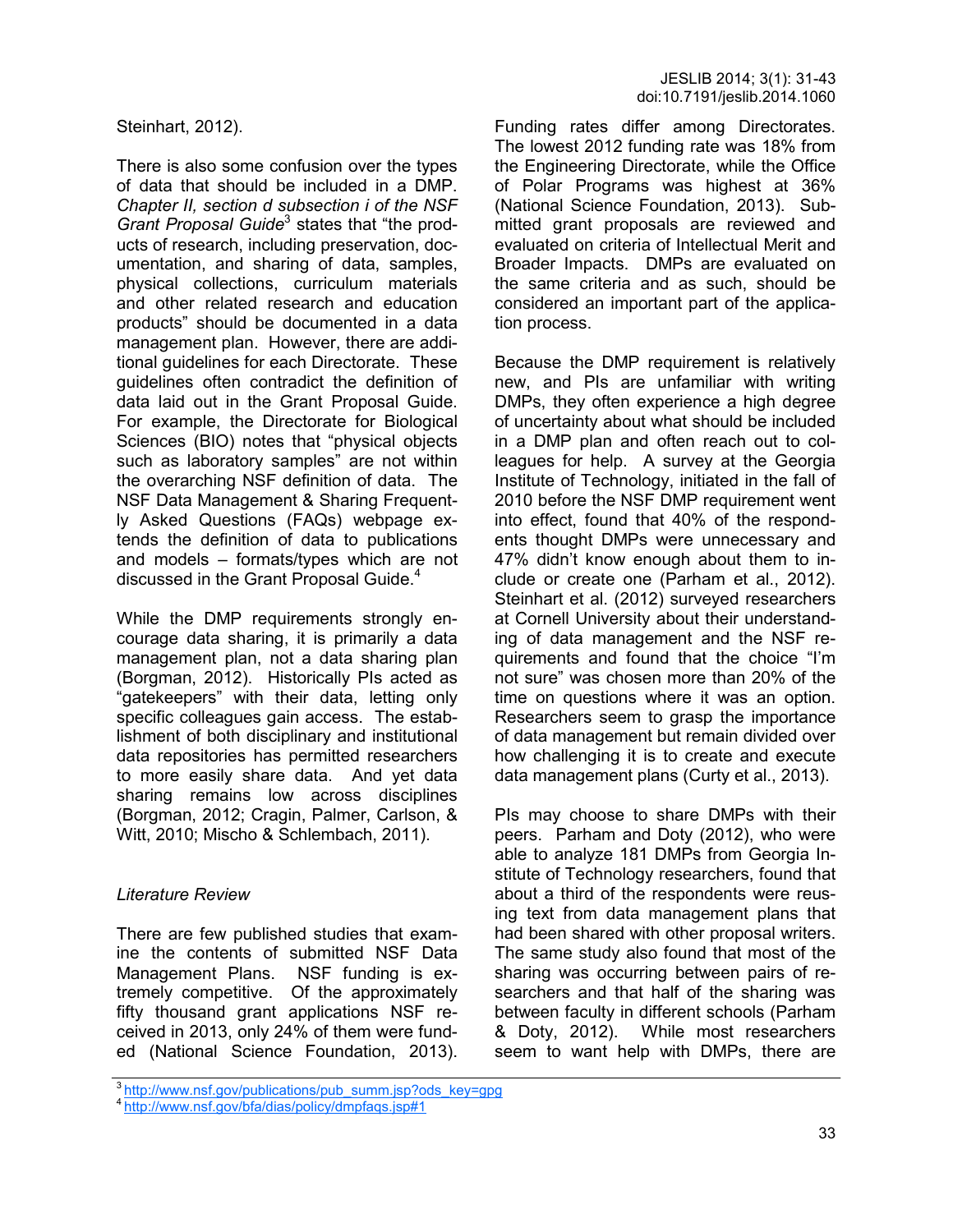mixed findings about what kind of help they prefer and where they obtain it from (O'Donnell & Bowen, 2014; Parham, Bodnar, & Fuchs, 2012; Steinhart, Chen, Arguillas, Dietrich & Kramer, 2012).

Previous studies of NSF DMPs have been conducted via surveys of researchers who have submitted NSF proposals. Curty, Kim, & Qin (2013) attempted to obtain copies of NSF DMPs from their survey respondents but found that the majority of PIs who took part in their study were unwilling or unable to share their DMPs with the authors. The study obtained 69 DMPs -less than half - of the 169 survey respondents. (Curty, Kim, & Qin, 2013).

Detailed knowledge of data types and formats generated by NSF grant-funded research is still largely unknown. Surveys of researchers have revealed that the majority of what they produce and plan to share is in text format (Parham et al., 2012; Steinhart et al., 2012) but other common formats include databases, spreadsheets, code, and images. Steinhart et al. (2012) noted that nearly half of their survey respondents indicated that they were generating three or more different data types.

### *Campus Outreach and Education*

The University of Illinois at Urbana-Champaign is a Carnegie Research University with many top-ranked science and engineering programs. The Grainger Engineering Library Information Center promoted DMP overview materials highlighting requirements from the NSF Engineering Directorate. Library staff also created a NSF grant Data Management Plan template designed to help prepare DMPs. Similar overview materials and templates were developed for the chemistry, life sciences, geology, and physics libraries based on their respective NSF Directorate DMP requirements. The DMP templates were presented by Grainger librarians to College of Engineering departmental and IT staff, business managers, department heads, research officers, and key research faculty. In the course of these discussions, it became clear that various individuals, in addition to the investigators themselves, were partially responsible for preparing the DMP sections. The templates were made available via the various departmental library web sites and in College of Engineering distributions.

### **Methodology**

The University of Illinois at Urbana-Champaign Library conducted an analysis of the DMPs submitted with NSF proposals between July 2011 and November 2013. A total of 1,726 NSF grant proposals from Illinois were submitted through the Fastlane system<sup>5</sup> during this period. Grant proposals were excluded from analysis if they were supplements (n=64), updates (n=76), preliminary proposals (n=69), or planning grant proposals (n=9) as these proposal types do not require a DMP. Additionally, collaborative, multi-institutional submitted grant proposals only require one DMP regardless of how many institutions are submitting. For this reason, all collaborative grants from Illinois without DMPs (n=215) were also limited. There were 33 proposals that could not be examined for various reasons including uploading the wrong document, missing DMPs, withdrawn grants, etc. The remaining 1,260 proposals were considered "valid" for the purpose of evaluating their data management plans.

A team made up of staff reviewed each submitted grant DMP in order to derive and construct the controlled vocabulary terms that would be assigned. The project team identified 11 data storage classifications as assigned terms. The majority of the categories addressed questions of where the data will be stored, on what type of machine/media, where the machine/media is located, and how the data can be found and accessed. The remaining categories classify non-digital

<sup>5</sup> https://www.fastlane.nsf.gov/fastlane.jsp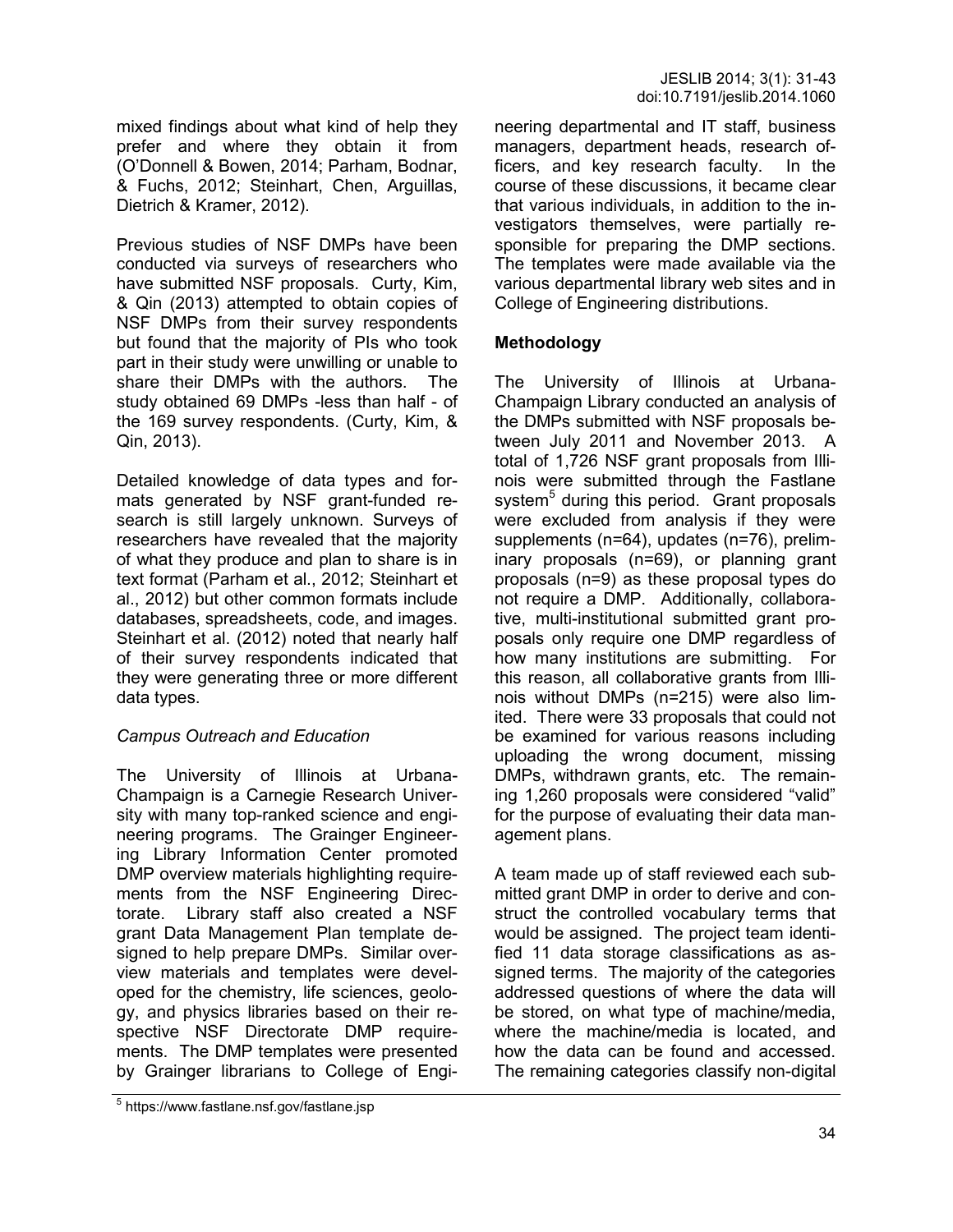| Category             | <b>Definition</b>                                                                                                   | <b>Examples</b>                                                                                                                                            |  |
|----------------------|---------------------------------------------------------------------------------------------------------------------|------------------------------------------------------------------------------------------------------------------------------------------------------------|--|
| PI Server            | Computers, servers, hard drives and<br>workstations that the PIs (and/or their<br>staff) use to store project data. | Laboratory server, external hard drive, group com-<br>puter, flash drives, etc.                                                                            |  |
| <b>PI</b> Website    | Websites usually edited or ran by the PI<br>or a group they belong to                                               | Lab website, project website, wiki, PI's website,<br>online databases, etc.                                                                                |  |
| Campus               | Services located on or provided by the<br>Illinois campus                                                           | Illinois Institutional repository, academic compu-<br>ting center Netfiles, National center for Supercom-<br>puting Center (NCSA), campus institutes, etc. |  |
| Department           | When a department was specifically<br>mentioned as providing a storage or host-<br>ing resource                     | Departmental website and/or server, dept. backup<br>service or a web address traced to an academic<br>department.                                          |  |
| <b>Remote</b>        | Services and sites not located on the Illi-<br>nois campus.                                                         | Governmental repository services, non-Illinois af-<br>filiated museums or institutes, etc.                                                                 |  |
| <b>Disciplinary</b>  | Disciplinary data repositories                                                                                      | GenBank, arXiv, ICPSR, Dryad, Protein Data<br>Bank, etc.                                                                                                   |  |
| <b>Cloud</b>         | Storage services using cloud technology                                                                             | Google Documents, Google Code, Box.com, Drop-<br>Box, Amazon Cloud, etc.                                                                                   |  |
| <b>Publication</b>   | Traditional scholarly outputs                                                                                       | Journal articles, workshops, conference presenta-<br>tions, poster sessions, etc.                                                                          |  |
| Analog               | Physical records not including speci-<br>mens, samples, or artifacts                                                | Lab notebooks, photographs, and paper files.                                                                                                               |  |
| Specimen             | Physical specimens, samples or artifacts                                                                            | DNA samples, pottery fragments, fecal samples,<br>etc.                                                                                                     |  |
| <b>Optical Disc</b>  | DVD, CD, and Blu-ray discs                                                                                          | DVD, CD-ROM, Blu-ray "backups."                                                                                                                            |  |
| Template             | Used the template written by physical<br>science and engineering librarians                                         | [specific phrases were used to detect usage]                                                                                                               |  |
| <b>Not Specified</b> | The text of the DMP was not specific<br>enough to record many details                                               | "a website", "a server", etc.                                                                                                                              |  |
| Collabora-<br>tive   | Grants from more than one institution                                                                               | [indicated in proposal cover sheets & titles]                                                                                                              |  |
| <b>No Data</b>       | The research will produce no data prod-<br>ucts.                                                                    | Theoretical studies (such as mathematics), travel<br>grants, educational materials, workshop planning<br>sessions, etc. which do not generate data.        |  |
| <b>Funded</b>        | If the grant proposal was approved for<br>funding by NSF                                                            | Status change in Fastlane                                                                                                                                  |  |

### **Table 1:** Categories assigned to Data Management Plans

or specialized data types and formats and address DMPs which did not provide enough details for further analysis. Some of the categories overlap; this was intentional and unavoidable given the general language of most of the documents examined. Two of the hardest categories to determine were *PI Server* and *PI Website*. A distinction between the two was made being that *PI server* covers storage mediums and machines such as external hard drives, local servers, and personal computers while *PI Website* was applied to DMPs that mentioned storing/ sharing data on websites that they, their lab, or department manages. We believe this distinction is important for assessing data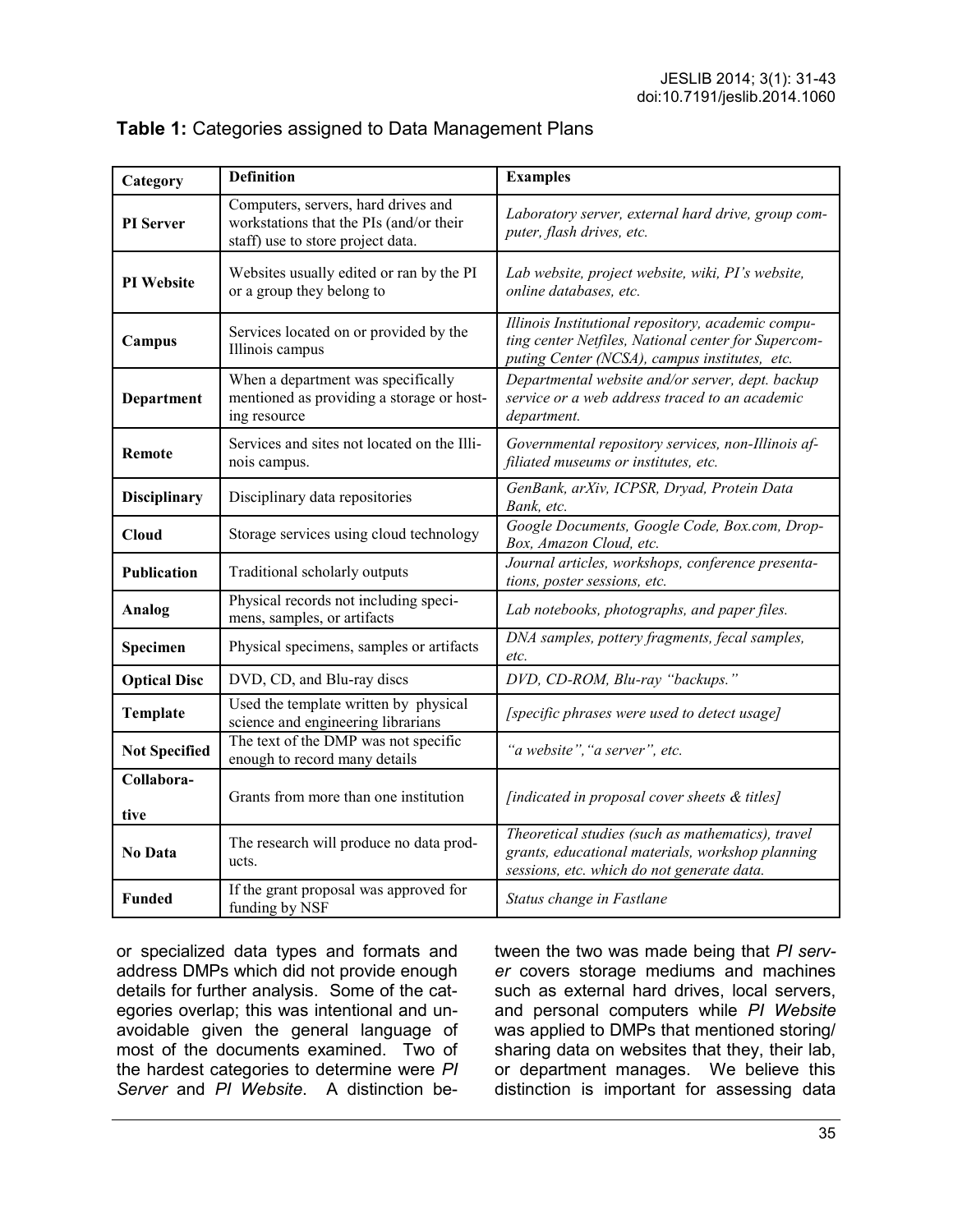| <b>All Examined DMPs</b><br>$n = 1260$ |               |          |  |  |
|----------------------------------------|---------------|----------|--|--|
| Category                               | <b>Number</b> | Percent  |  |  |
| PI Server                              | 503           | 39.9%    |  |  |
| PI Website                             | 529           | 41.9%    |  |  |
| Campus                                 | 667           | 52.9%    |  |  |
| Department                             | 142           | $11.2\%$ |  |  |
| Remote                                 | 353           | 28.0%    |  |  |
| Disciplinary                           | 275           | 21.8%    |  |  |
| Cloud                                  | 63            | $5.0\%$  |  |  |
| Publication                            | 556           | 44.1%    |  |  |
| Analog                                 | 131           | $10.4\%$ |  |  |
| Specimens                              | 111           | 8.8%     |  |  |
| <b>Optical Disc</b>                    | 56            | $4.0\%$  |  |  |
| Template used                          | 250           | 19.8%    |  |  |
| Not Specified                          | 66            | 5.2%     |  |  |
| No Data                                | 103           | 8.2%     |  |  |

### **Table 2:** Summary of DMP Category Results

sharing: offline data is effectively not being "shared," only stored. While there is overlap in these terms, the team felt that each category was sufficiently independent to warrant its own separate category (Table 1).

These controlled vocabulary or category terms were assigned to each DMP and stored in the supporting relational database for the project. Multiple controlled vocabulary terms could be assigned to a specific DMP. The minimum number of categories assigned was 1 and the maximum was 9. For the 1,260 DMPs reviewed in this project there were an average of 3.2 vocabulary terms per DMP.

Library and Information Science graduate assistants working at the Grainger Engineering Library Information Center read through the DMPs of each submitted NSF proposal and assigned appropriate categories based on the textual content. The category terms were selected and stored in the supporting relational database which also contained a free text field with terms taken from the DMP. The graduate assistants also noted if they recognized wording from the Library developed templates in the submitted DMPs. While automation of the DMP content analysis was possible the wide variety of terminology, vague phrases, and frequent use of discipline and local acronyms would have significantly narrowed and skewed the results. Table 2 summarizes the frequencies of the assigned DMP controlled vocabulary terms.

### **Assigned Keyword Terms**

The assigned keyword terms taken from the DMPs served to complement the controlled descriptors. For example, about one-third (31.3%) of all DMPs indicated that data would be deposited into Remote or Disciplinary repositories (there was some overlap in the usage of these two terms). A variety of specific repositories were mentioned in the DMPs and entered into the keywords field (Table 3).

Interestingly, neither FigShare nor DataCite were mentioned in any of the reviewed pro-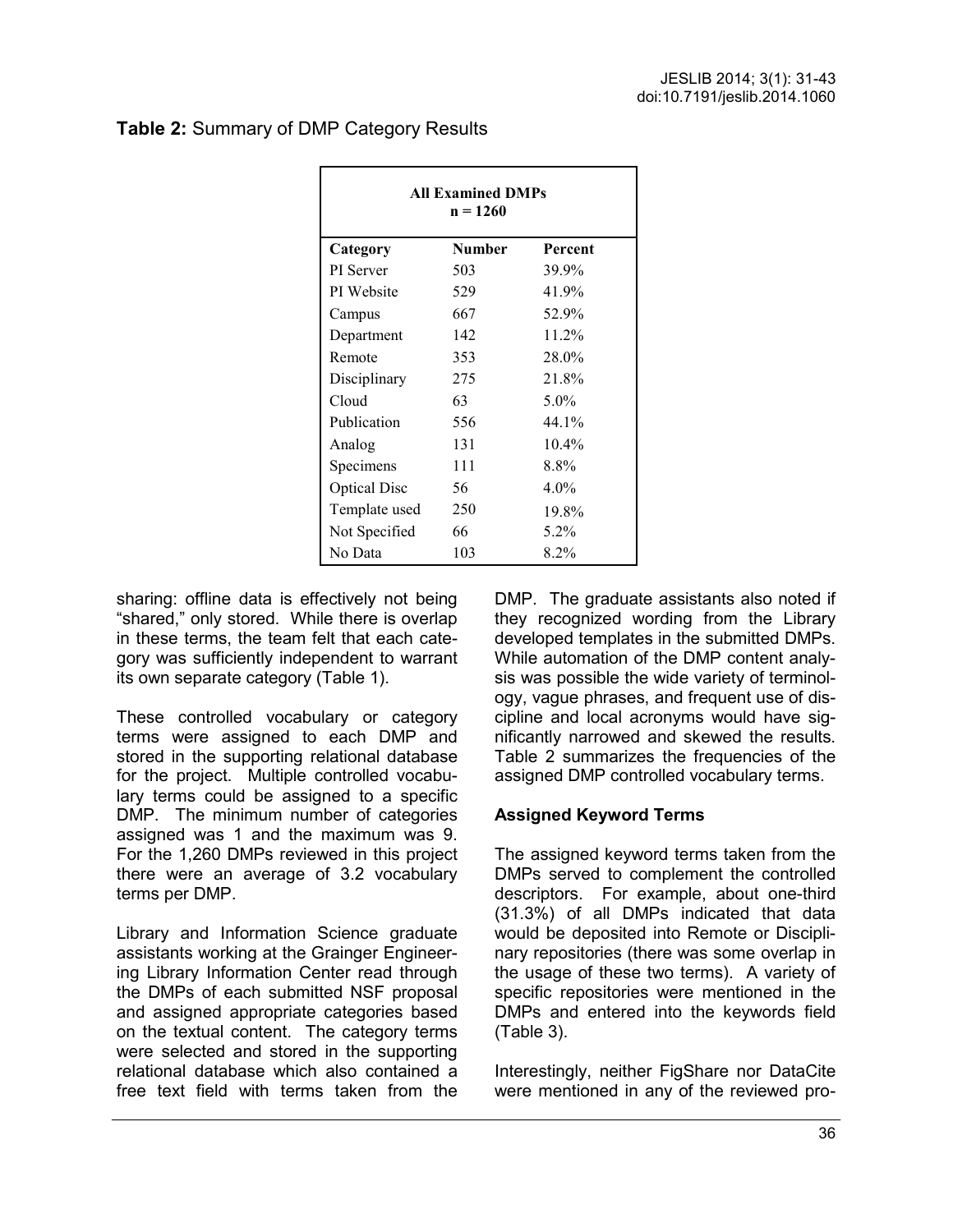# **Table 3:** DMP Named Repositories

| arXiv                                                | 61 |
|------------------------------------------------------|----|
| GenBank                                              | 55 |
| National Center for Supercomputing Applications      |    |
| (NCSA) XSEDE                                         | 55 |
| NanoHub                                              | 34 |
| Dryad                                                | 22 |
| National Center for Biotechnology Information        |    |
| (NCBI)                                               | 21 |
| Inter-university Consortium for Political and Social |    |
| Research (ICPSR)                                     | 17 |
| Sustainable Environment Actionable Data (SEAD)       | 15 |
| Box.com                                              | 12 |
| GitHub                                               | 11 |
| Dropbox                                              | 9  |
| DataOne                                              | 6  |

# **Table 4:** NSF proposals by College or Research Facility

| <b>College of Engineering</b>                                                  |     | 615 |
|--------------------------------------------------------------------------------|-----|-----|
|                                                                                |     |     |
| Aerospace Engineering                                                          | 28  |     |
| Civil & Environmental Engineering                                              | 118 |     |
| <b>Computer Science</b>                                                        | 106 |     |
| Electrical & Computer Engineering                                              | 61  |     |
| Industrial & Enterprise Systems Engineering                                    | 47  |     |
| Materials Science & Engineering                                                | 30  |     |
| Mechanical Science & Engineering                                               | 131 |     |
| Physics                                                                        | 39  |     |
| <b>College of Liberal Arts &amp; Sciences</b>                                  |     | 458 |
| Anthropology                                                                   | 38  |     |
| Astronomy                                                                      | 25  |     |
| Chemistry                                                                      | 43  |     |
| Mathematics                                                                    | 111 |     |
| <b>College of Agriculture (ACES)</b>                                           |     | 67  |
| Crop Sciences                                                                  | 30  |     |
| State Water, Geological & Natural History Surveys (Prairie Research Institute) |     | 27  |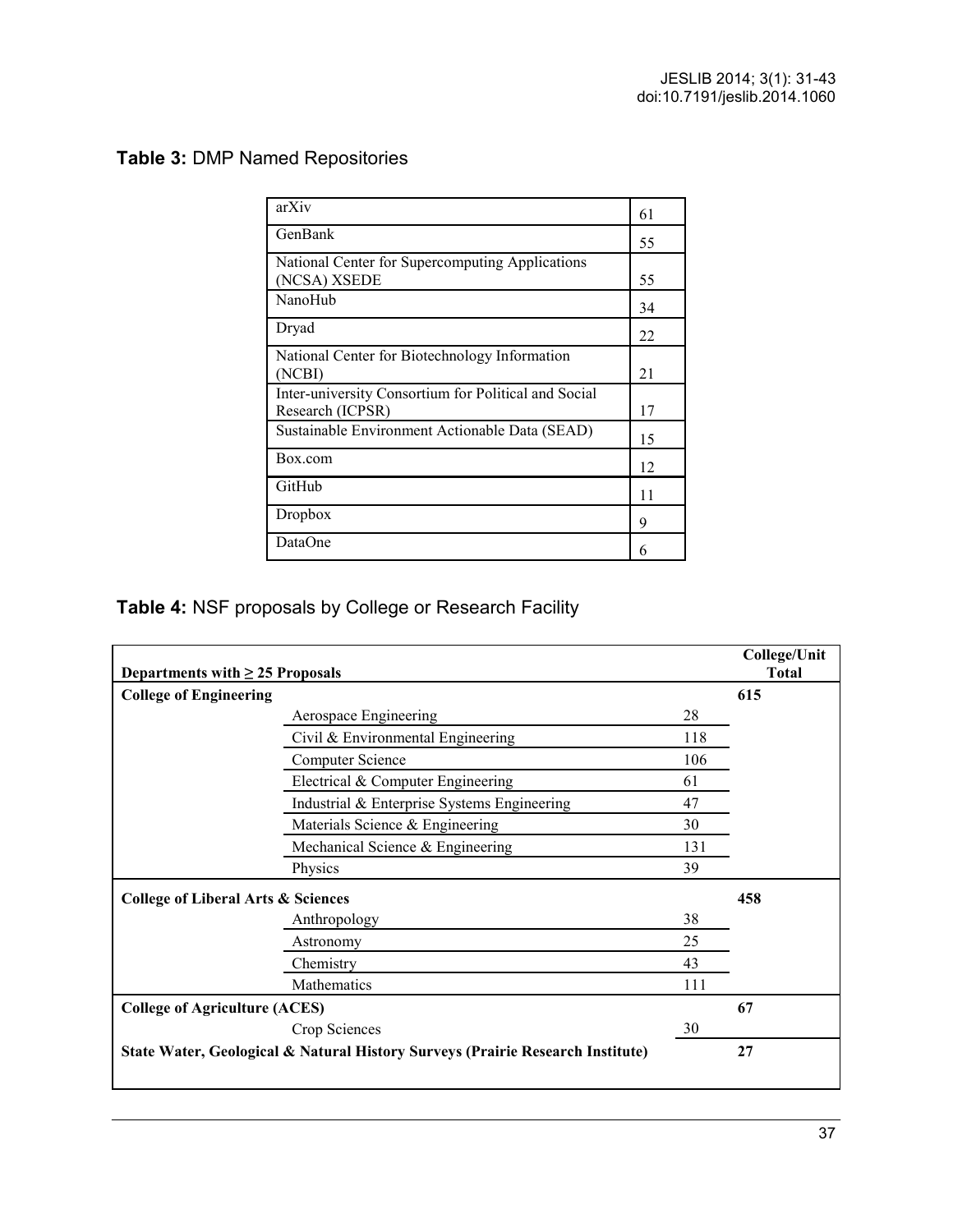posal DMPs. Also, some disciplines do not have established disciplinary repositories. As our study continues, we anticipate seeing references to additional disciplinary repositories and associated services, including Figshare and DataCite being utilized in DMPs.

The project team also looked for any indication of file type or dataset format when reviewing the DMPs. Only 87 proposals actually mentioned any file type or format and these were entered into the keywords field.

### **Discipline Analysis**

While nearly every academic unit from the University of Illinois campus, as well as some administrative units, research institutes, and the Illinois Natural History Survey, are represented in the study the majority of the DMPs examined were authored by PIs from the College of Engineering (49%) and science-related departments in the College of Liberal Arts and Sciences (36%). Only 135 (11%) of the grant proposals were unaffiliated with the College of Engineering or the College of Liberal Arts and Sciences. Because of this, our results primarily represent engineering, computational, and physical or life science research proposals. Table 4 shows units with 25 or more proposals from the Colleges of Engineering, Liberal Arts and Sciences, and Agriculture and Consumer Environmental Studies (ACES). Not all departments within each college submitted over 25 proposals. The State Surveys (geology, natural history, and water) also submitted over 25 grant proposals. The departments of physics and computer science are in the College of Engineering at Illinois.

Distribution of grant proposals by college or unit including departments which submitted 25 or more proposals during the study period. Multidisciplinary proposals were counted once for each unit.

#### **DMP Category Analysis**

#### *Servers and Websites*

Nearly 40 percent (503) of the DMPs make reference to local storage mediums, such as a PI server. These ranged from portable hard drives and flash drives to "hard drives," "computers," and "group servers." A small number of proposals, 52 (4%), mention optical discs, but always in conjunction with other data storage options.<sup>6</sup> Cloud storage was mentioned infrequently (5%), and specimens were mentioned in only 111 DMPs (8.8%). The majority of the proposals with specimens were associated with life and medical sciences research but 19 were from the College of Engineering, 11 from Chemistry, and 7 from Anthropology. A small number of the proposals, 66 (5.2%), were not specific enough for us to analyze with our terminology.

A total of 667 proposals (52.9%) mention centralized campus resources as a data storage or preservation sites. There were 276 proposals (21.9%) which included the University of Illinois institutional repository as a data deposit resource. DMPs which mentioned these resources used wording such as "UIUC servers," "departmental storage," or referred to the institutional repository, Campus Information Technologies and Educational Services (CITES) managed storage or services, or websites hosted on the *illinois.edu* domain. Only 142 (11.2%) specifically mentioned departmentally managed resources. A large number of proposals (796 or 63.1%) indicate that data will be made available on web sites. The category "PI website" is defined as websites established or created by PIs to promote or distribute their work and includes web pages both on and off the *illinois.edu* domain.

#### *Template and Repository Usage*

A total of 250 (19.8%) proposals used word-

 $6$ Two proposals only mentioned "Optical Disc" and "Analog" – a combination which seems to be the least fulfilling of NSF's "data sharing" requirement.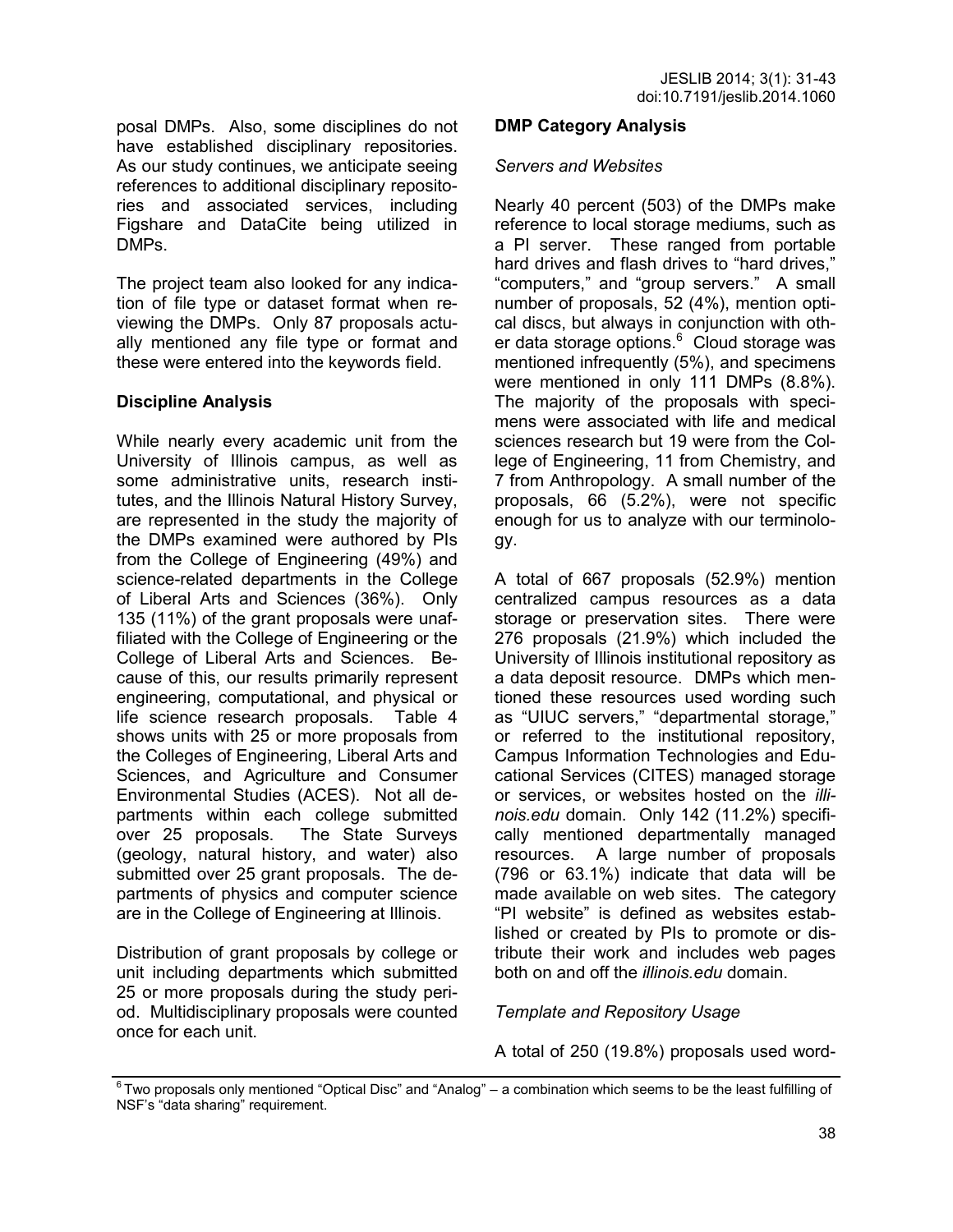| <b>College or Academic Unit</b>                                 | <b>Template</b> | Percentage | <b>Illinois</b><br><b>IR</b> | Percentage |
|-----------------------------------------------------------------|-----------------|------------|------------------------------|------------|
| College of Agriculture (ACES)                                   | 9               | $3.60\%$   | 12                           | $4.35\%$   |
| Applied Health Sciences (AHS)                                   | 2               | $0.80\%$   | 2                            | $0.72\%$   |
| College of Engineering (COE)                                    | 190             | 76%        | 203                          | 73.55%     |
| Liberal Arts & Sciences (LAS)                                   | 45              | 18%        | 51                           | 18.48%     |
| Veterinary Medicine                                             |                 | $0.40\%$   | 2                            | $0.72\%$   |
| Graduate School of Library and Infor-<br>mation Science (GSLIS) | 2               | $0.80\%$   | 3                            | 1.09%      |
| Other                                                           | 6               | 2.40%      | 9                            | 3.26%      |
| <b>TOTAL</b>                                                    | $249*$          |            | $276*$                       |            |

**Table 5:** Indicators for DMP Template and Illinois Institutional Repository by College

\* 6 proposals are joint ventures between two different units. These proposals were counted in both units.

ing from the Grainger Library DMP template. The template specified the Illinois institutional repository as a storage location and described library-based metadata services. A total of 276 (21.9%) DMPs, including those using the Grainger Library template, specified the institutional repository as a data deposit and sharing resource. The majority of the template users were from the College of Engineering (76%, n=190). Table 5 indicates the number and percentages of DMPs citing the template and specifying the Illinois institutional repository.

### *Scholarly Publication*

During the analysis we encountered a high frequency (44.1%) of DMPs that specifically mentioned traditional scholarly outputs in their data management plan. DMPs indicating journal articles, conferences, meetings, workshops, and posters were assigned to the "publication" category. We decided to treat all traditional scholarly communication outputs as one category. Very few DMPs were explicit as to how these traditional scholarly products would disseminate data or data sharing methodologies. Interestingly, this behavior was not restricted to only one college or department indicating that there is confusion across campus about how exactly data sharing and distribution is to occur and if these venues meet NSF's requirements. It is possible that this confusion stems from misunderstanding the difference between a scholarly paper, which describes the research results, and data generated during the research process. This confusion is likely tied to the current NSF focus on PIs supplying DMPs that indicate how processed data – rather than raw – will be made available for sharing.

### **Analysis of Funded vs. Unfunded Proposals**

In the DMP sample studied, there were 298 grant proposals that had been funded by NSF as of May 2014. The analysis team was interested in identifying any trends or consistencies among grant-awarded DMPs. Our research objective was to discover any statistically valid frequency of DMPs indicating specific repository, cloud, or institutional IT server storage venues in funded proposals than in the unfunded proposals. Using the DMP analysis database with the assigned controlled vocabulary terms, we sought to determine if there were any significant differences in proposed stor-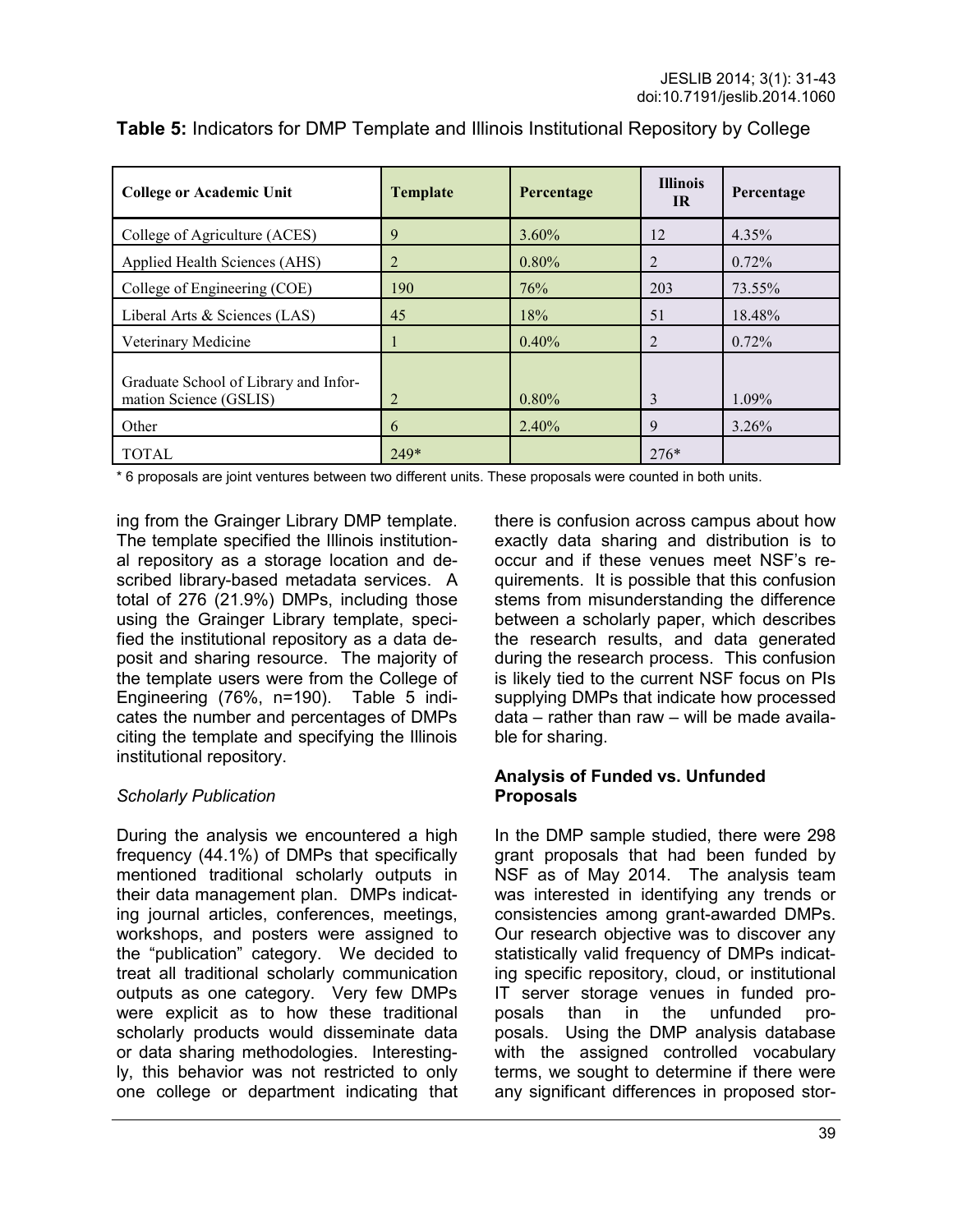$\overline{\phantom{0}}$ 

| <b>Funded Proposals as of May 2014</b><br>$n = 298$ out of 1,260 DMPs |               |                          |               |  |
|-----------------------------------------------------------------------|---------------|--------------------------|---------------|--|
| Category                                                              | <b>Funded</b> | Percent<br><b>Funded</b> | Unfund-<br>ed |  |
| PI Server                                                             | 102           | $34\%$                   | 401           |  |
| PI Website                                                            | 125           | 42%                      | 404           |  |
| Campus                                                                | 136           | 45%                      | 531           |  |
| Department                                                            | 23            | $7\%$                    | 119           |  |
| Remote                                                                | 68            | $22\%$                   | 285           |  |
| Disciplinary                                                          | 54            | 18%                      | 221           |  |
| Cloud                                                                 | 11            | 3%                       | 52            |  |
| Publication                                                           | 110           | 37%                      | 446           |  |
| Analog                                                                | 15            | $5\%$                    | 116           |  |
| Specimens                                                             | 16            | $5\%$                    | 95            |  |
| <b>Optical Disc</b>                                                   | 10            | 3%                       | 46            |  |
| Template                                                              | 50            | 16%                      | 200           |  |
| Not Specified                                                         | 14            | $4\%$                    | 52            |  |
| No Data                                                               | 45            | 15%                      | 58            |  |

# **Table 6:** DMP Categories assigned to Funded Proposals

Г

# **Table 7:** Funded vs. Unfunded Grants by Proposed Storage

| <b>Type of Proposed Storage Mechanism</b> | <b>Funded</b> | <b>Unfunded</b> | Chi-Square<br>Value |
|-------------------------------------------|---------------|-----------------|---------------------|
| PI Server / Website                       | 183           | 569             | 0.7                 |
| Illinois Institutional Repository         | 62            | 197             | 0.02                |
| Campus Storage Services                   | 139           | 474             | 0.74                |
| Departmental Server                       | 24            | 102             | 1.67                |
| Disciplinary / Cloud Service              | 67            | 241             | 0.85                |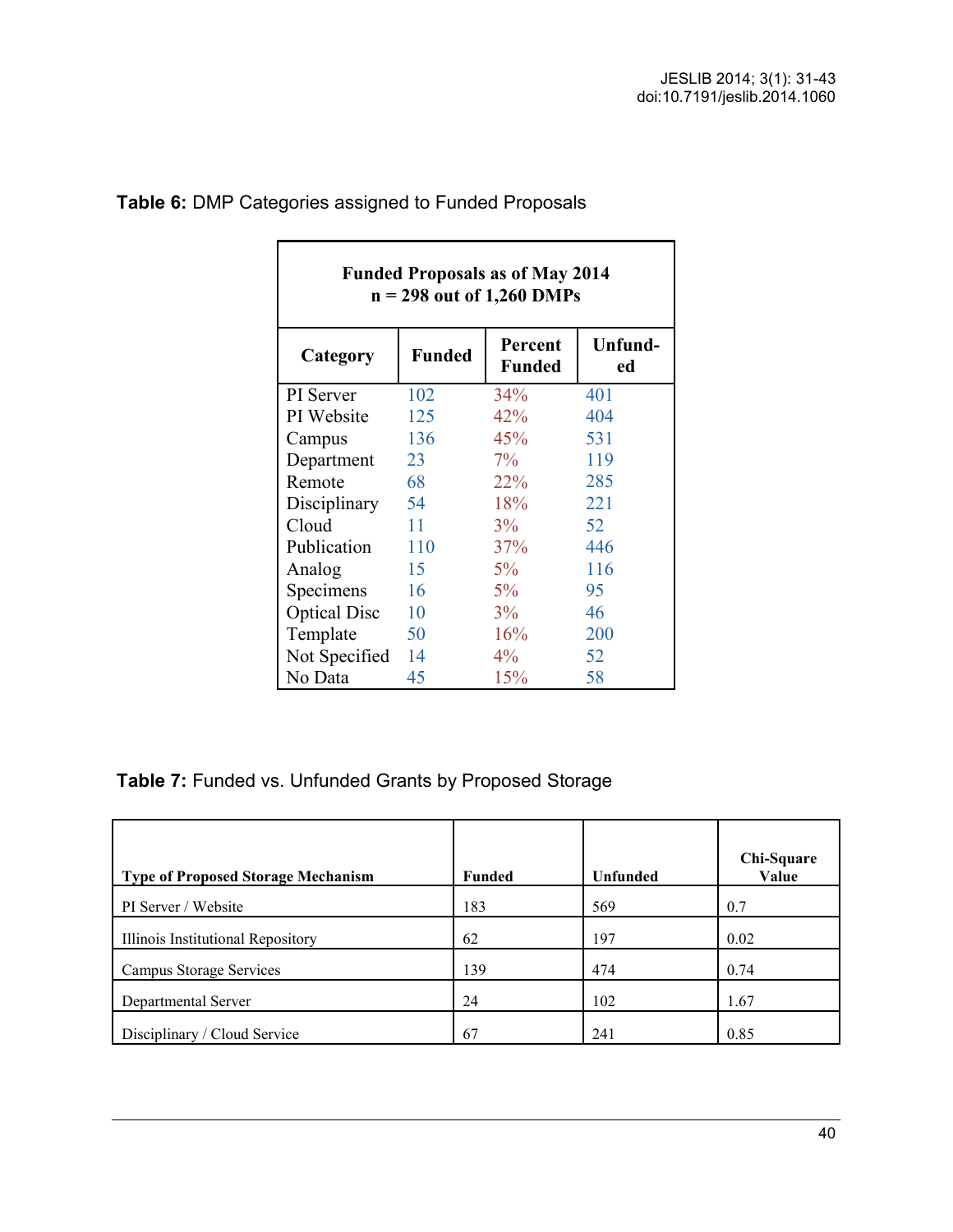| <b>Proposed Data</b><br><b>Storage Type</b> | <b>Before October 2012</b><br>$n=622$ | <b>After October 2012</b><br>$n = 638$ | Chi-Square<br>Value |
|---------------------------------------------|---------------------------------------|----------------------------------------|---------------------|
| <b>Institutional Repository</b>             | .08                                   | 66                                     | 4.59                |
| Disciplinary / Cloud Ser-                   |                                       |                                        |                     |
| vices                                       |                                       | 82                                     | 433                 |

**Table 8:** Longitudinal Repository Value

age venues or mechanisms between the unfunded proposals and the funded proposals (Table 6).

Of the 136 proposals indicating a campus storage solution, 59 (or 43%) indicated that processed datasets would be deposited in the institutional repository. A significant percentage (76%) indicated storage would be on a PI server or website.

To test whether there are any significant differences between the DMP characteristics of the funded vs. unfunded proposals, we employed the chi-square non-parametric test of significance. Using a 2 x 2 table to compare the frequencies of the assigned DMP categories, this test allows us to determine any significant differences between the funded and unfunded proposals. For the .05 significance level, the critical value of the chisquare statistic with one degree of freedom is 3.84.

We tested the frequencies among funded and unfunded proposals of five DMP proposed storage mechanisms: PI server or websites, institutional repository, campus storage, departmental servers, and disciplinary repositories storage. We removed the 45 funded proposals that indicated the grant would produce no data before conducting the test. Table 7 shows the chi-square values for these five types of services.

The obtained chi-square values are not high enough to indicate that actual population differences exist. The results of our analysis showed that there are no significant differences between funded and unfunded proposals with respect to these four proposed storage venues. For the DMPs included in this study, there was no advantage – in terms of being funded – for proposals specifying disciplinary repositories or the institutional repository as venues for data storage and access.

### **Longitudinal Analysis**

Our final analysis was to conduct a longitudinal study of the proposal DMPs examined in this project. The initial group of proposals were submitted between July 2011 and November 2013, or 28 months. Therefore, the team began investigating differences between the earlier proposals prepared before October 1, 2012 (first 15-month period) and after October 1, 2012 (second 15-month period). This division also divided the proposals into two fairly equal sets of around 610 proposals each. We then calculated the chi-square values for two categories: the proposed use of the institutional repository and disciplinary repository services. Table 8 shows the results. In both of these cases the chi-square values are statistically significant and indicate that more recent proposals are specifying the use of the University's institutional repository and disciplinary repositories at a higher frequency. This may in fact indicate that the Library's DMP assistance and education efforts are having some effect and that PIs are becoming more aware of data preservation and available institutional and/or disciplinary repositories.

### **Discussion and Conclusion**

This DMP analysis looked at 1,260 NSF pro-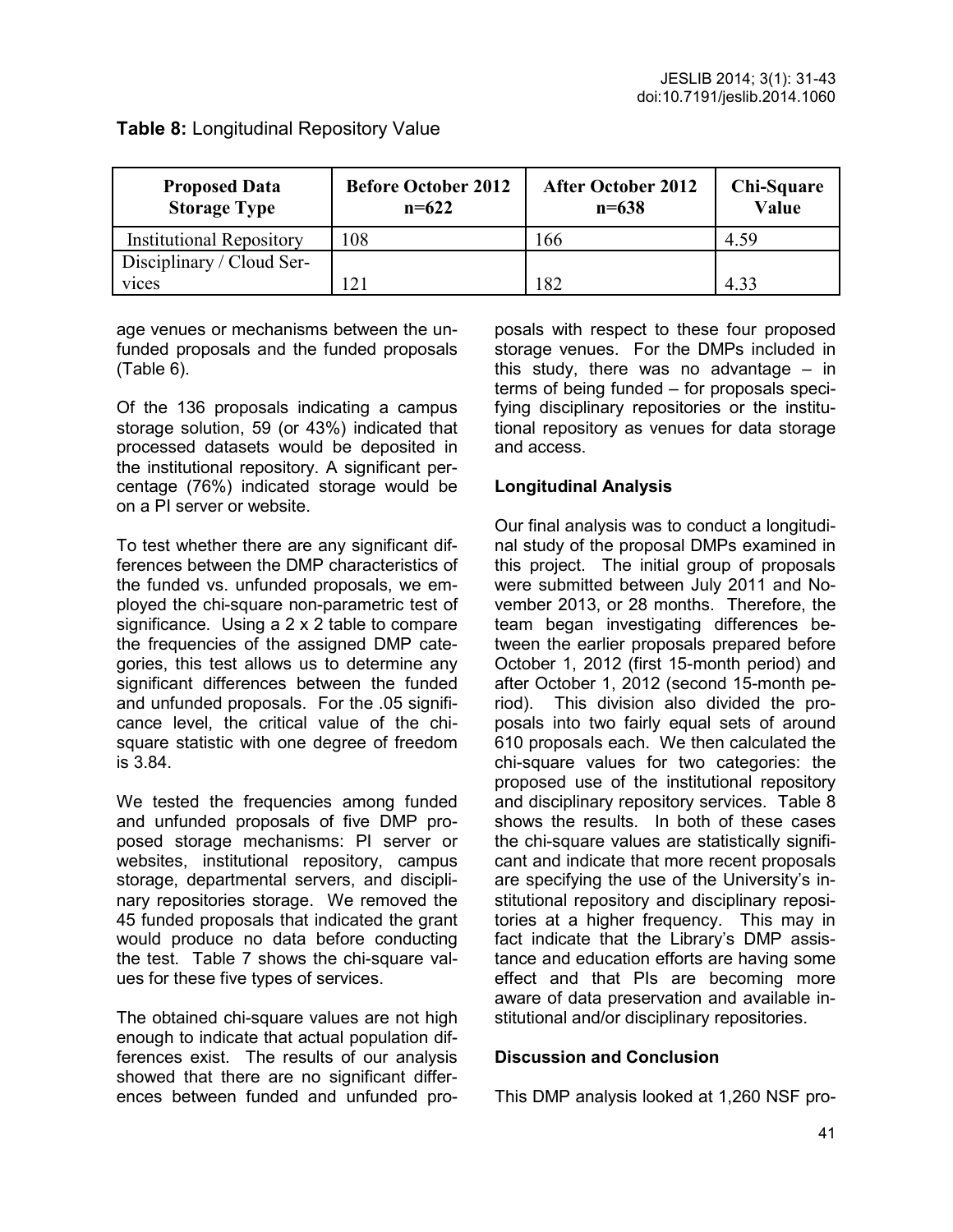posals from the University of Illinois at Urbana-Champaign dating from July 2011 to November 2013. Permission for this study and release of data was given by the University of Illinois campus Office of Sponsored Programs and Research Administration (OSPRA), the Office of the Vice-Chancellor for Research and the University of Illinois Institutional Review Board. Each DMP was assigned controlled vocabulary and keyword terms that reflected the grant's proposed data storage venues and the proposed mechanisms for sharing and reuse of data. One of the primary goals of this study project was to better understand what researchers were proposing in their data management plans. The project team identified a fairly comprehensive set of descriptors that can be used as a framework for describing grant proposal DMPs.

This project clearly identified the data repository and storage solutions that researchers proposed to meet the NSF DMP requirement. Knowledge of where researchers intend to archive data is important to institutions concerned with funding agencycompliance requirements. In addition, libraries need to assess trends in storage technologies and aid in developing new solutions for researchers with data management needs.

The large number of DMPs which mentioned publications, conferences, and workshops as a method of data dissemination and sharing was surprising. This, we believe, is partially due to the vagueness of the NSF DMP guidelines, but is also a side effect of the NSF's focus on the sharing of processed da $ta - as$  opposed to raw data  $-$  and the PI's natural tendency to associate processed data with publications. Perhaps we should have expected this attempt to fit *de facto* practices of scholarly communication into the data management plan. Clearly, there is work to be done on the education of NSF grant writers on data, data stewardship needs, and local and disciplinary data management opportunities.

This project also looked at whether there were data storage venues that were proposed statistically more frequently in the funded proposals than in the unfunded proposals. In particular, we examined whether proposals that indicated the use of an institutional repository, a disciplinary repository, or a PI or departmental storage site were more likely to be funded. We found that there were no statistically significant differences between the specific storage venues or reuse mechanisms proposed within funded and unfunded proposals. This indicates that researchers are in the beginnings of the DMP lifecycle and that the expected communities of practice and best practices have yet to emerge.

We also looked for statistically significant differences in the DMPs of the early proposals compared to more recent proposals. We learned that in later proposals (since October 2012) there was a statistically significant higher use of the Illinois institutional repository and disciplinary or cloud storage solutions. It would appear that researchers are responding to the library's educational and assistance efforts with respect to storage mechanisms.

This study found that, Illinois' disciplinary and institutional repository resources for data storage and processed data deposit are being underutilized in NSF proposals. At the same time, we know that campus IRs are typically best suited for discrete, static, and processed datasets, not large datasets or dynamic, active datasets. Data management is an institutional-wide issue requiring collaborative working relationships between multiple stakeholders. It is critical that campuses and other institutions awarded NSF grants either develop or access key infrastructure services that will give researchers enhanced data management capabilities and provide mechanisms for compliance with federal grant requirements and mandates.